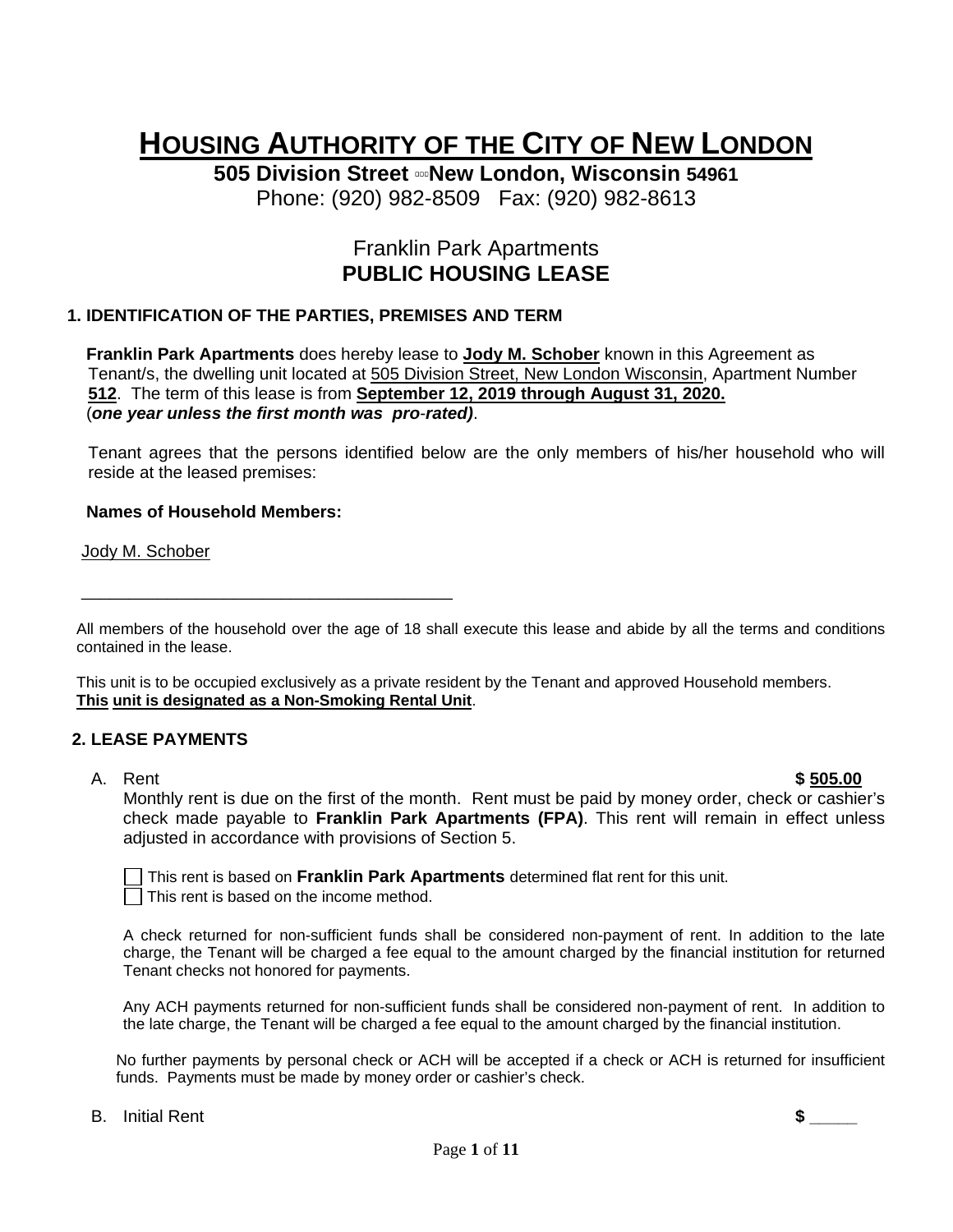Initial rent is due on or before the first day of occupancy. (*Pro-rated rent is initial rent*.)

### C. **Security Deposit \$ 300.00**

Security deposit will be returned when Tenant vacates less the amount needed to cover any rent, or other charges owing, any charges for intentional or negligent damages to the dwelling unit by Tenant, his/her family, dependents or guests. This does not include normal wear and tear. **Franklin Park Apartments** will furnish a written statement of these charges within 21 days after the Tenant has vacated the unit and given his/her new address to **Franklin Park Apartments**. Interest earned on the security deposit account will be used to provide tenant services and activities.

**The security deposit may be paid over a three-month period. Initial security deposit to be paid is \$100.00 prior to or when the lease starts and two subsequent payments of \$100.00 or until balance is paid in full. Note: Payment may also be made by a second party (ex. family, Leaven, Salvation Army). Payment in full is required to be paid by the third month.**

**Failure to pay any portion of the security deposit by the date above will result in termination of the lease.**

1. Security deposit at **Franklin Park Apartments** Total Tenant Payment of **\$300.00**.

# D. **Late Charge** \$ **20.00** A late charge will be assessed for rent received after the fifth day of the month. If the Tenant fails to pay the rent by the fifth day of the month, **a 5-Day Cure or Quit or; 14-Day Termination Notice to Vacate** will be issued to the Tenant. E. Air Conditioner **\$ 15.00** F. Freezer  $\texttt{\$}$ G. Space Heater  $\frac{1}{2}$ H. Total of A, E, F and G  $$ 520.00$

I. Other Charges

A schedule of charges to Tenants for maintenance and repair other than normal wear and tear are posted at the **Franklin Park Apartments** offices. A copy of the charge list will be provided to the Tenant at move-in and if requested at any time during a lease term. Charges are due and payable on the date stated in the notice in which the charge is made unless a written repayment agreement is entered into with the **Franklin Park Apartments**.

# **3. UTILITIES**

#### A**. Franklin Park Apartments**

- 1. **Franklin Park Apartments** will not be responsible for failure to furnish utilities for any cause beyond its control.
- 2. Tenant **must use** the stove and refrigerator provided by **Franklin Park Apartments.**
- 3. **Franklin Park Apartments** agrees to furnish the following utilities as part of the monthly rent: heat, electricity, hot water, water, sewer and trash.
- 4. The monthly rent does not include the following items for which an additional fee is charged: individual dwelling unit air conditioners, space heaters and freezers.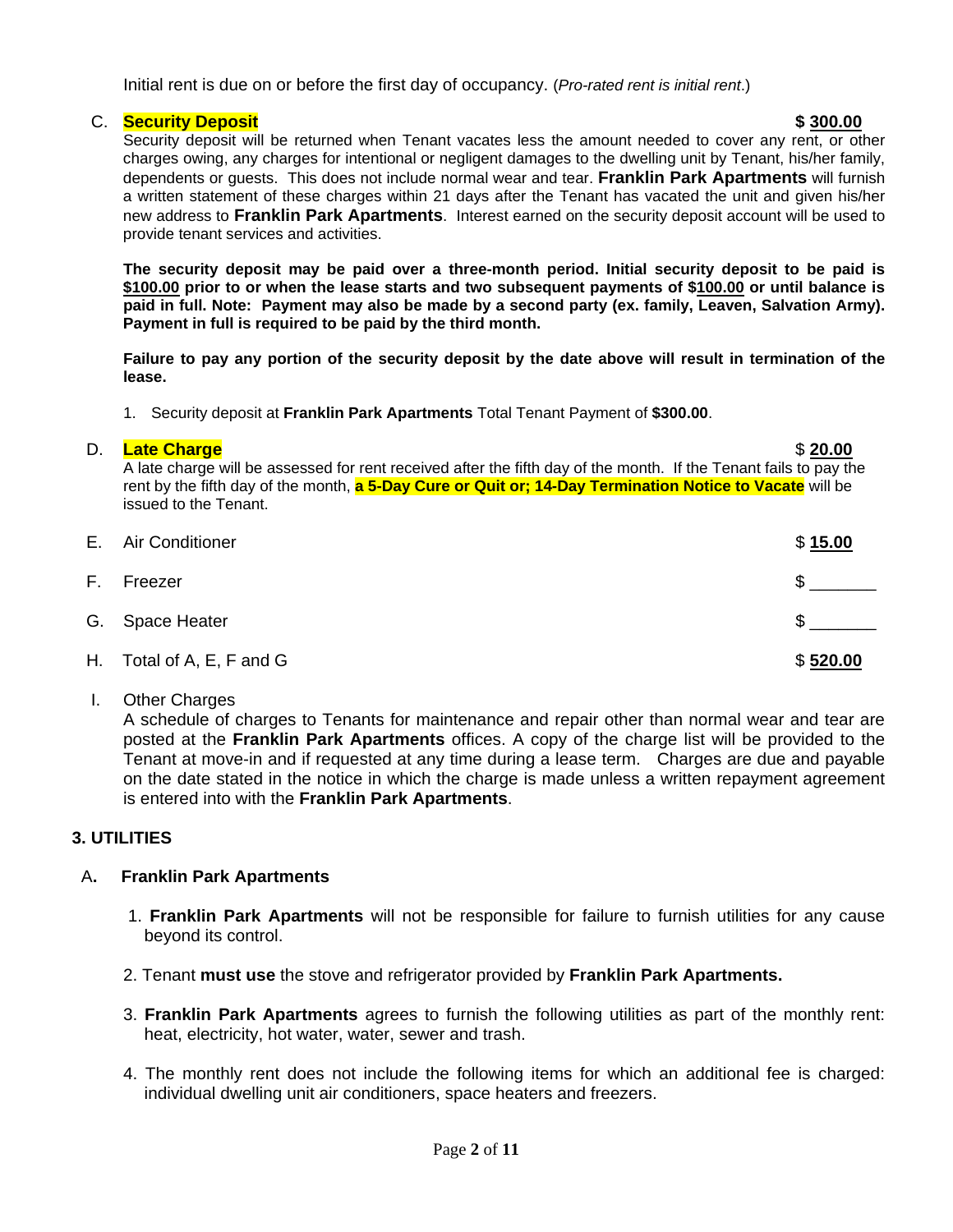5. **Franklin Park Apartments** prohibits the use of washers, dryers, electric heaters, power tools or other appliances that increase gas or electrical consumption, cause annoyance, or cause potential hazards to tenants.

#### **4. OTHER SERVICES**

**Franklin Park Apartments** agrees to provide facilities for garbage collection and recycling. Tenant agrees to follow Wisconsin Statute 159.11, which states that recycling is mandatory. **Franklin Park Apartments** on First floor provides containers for recyclables. Containers are marked to indicate how to separate the recyclable items. No garbage should be left next to the recycling containers.

#### **5. ANNUAL RENT RECERTIFICATION**

- A. Once every year, Tenant agrees to furnish accurate information and certifications regarding family composition and income to the **Franklin Park Apartments** in order to make determinations with respect to rent, eligibility and dwelling size.
- B. Families may change the rent calculation method at the annual recertification.
- C. At annual recertification, the Tenant shall certify to compliance with the eight (8) hour per month Community Service requirement, if applicable.

#### **6. INTERIM RENT ADJUSTMENTS/RECERTIFICATIONS**

- A. The rent will remain in effect for the period between regular rent redeterminations, unless during such period:
	- 1. Tenant can show a change in his/her circumstances, which would justify a reduction in rent. In order to decrease the rent, **Franklin Park Apartments** must be notified in writing prior to the fifteenth of the month for changes that may occur for the following month.
	- 2. Tenant's gross household income increases. The tenant **must notify Franklin Park Apartments in writing** of the increase **within the month** the change occurs unless the family is paying flat rent.
- B. In the event of any rent adjustment **Franklin Park Apartments** deliver a "Lease Agreement Amendment" to the Tenant in accordance with Section 13. In the case of rent decreases, the adjustment will become effective the first day of the following month, provided that the Tenant has timely reported such change. In the case of rent increases, the adjustment will take effect the first day of the second following month.
- C. If it is found that Tenant has misrepresented to **Franklin Park Apartments** the facts upon which his/her rent is based, so that the rent he/she is paying is less than he/she should have been charged, then the increase in rent will be made retroactive to the first of the month following the month in which the misrepresentation occurred.
- D. **Unit Transfers**: The following transfers are mandatory for the Tenant:
	- 1. The Tenant household is without disability and occupies a dwelling unit which has special features designed for persons with a disability, or;
	- 2. It has become necessary for **Franklin Park Apartments** to perform demolition / disposition / rehabilitation or revitalization of the dwelling unit, or;
	- 3. Emergency.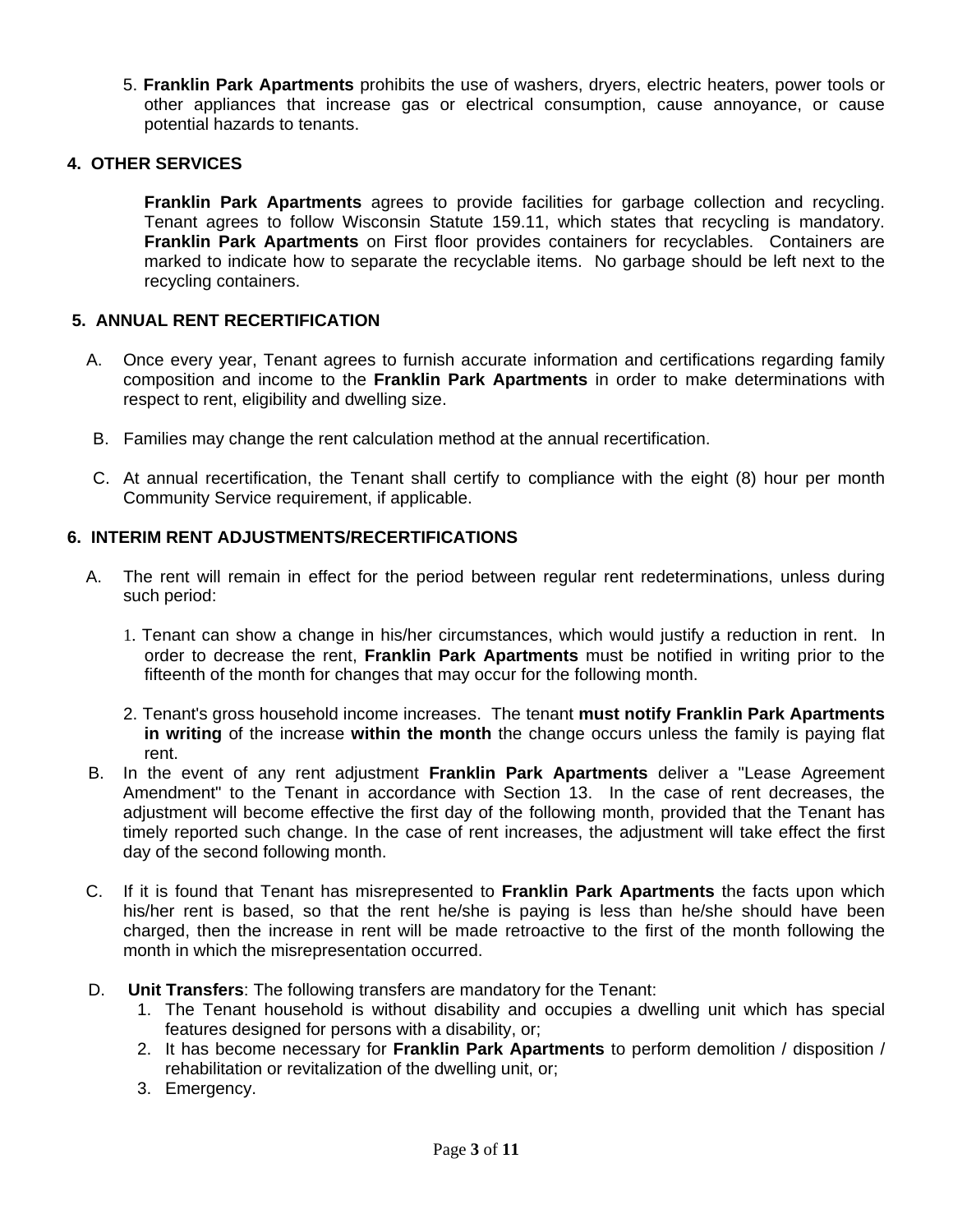In the case of mandatory transfers, the Tenant shall be required to move into the dwelling unit made available by **Franklin Park Apartments**. Tenant shall be given 15 days' notice time in which to move following delivery of a transfer notice. If the Tenant refuses to move, the **Franklin Park Apartments** may terminate the lease.

Residents who wish to dispute mandatory transfers are permitted to use **Franklin Park Apartments** Grievance Procedure.

**Franklin Park Apartments** will consider any Tenant requests in accordance with the transfer priorities established in the Admissions and Continued Occupancy Policy.

- E. Families who have chosen the flat rent option may request a reexamination and change to the income method at any time if the family's income has decreased, their on-going expenses for such purposes as child care and medical care have changed or any other circumstances that create a hardship for the family that would be alleviated by a change. The family cannot go back to flat rent until their next annual redetermination. The Board of Commissioners approves the Flat Rent schedule annually.
- F. If the Tenant reports no income, they are subject to review every sixty days.

#### **7. OCCUPANCY OF THE DWELLING UNIT**

- A. Tenant agrees not to assign this lease, or to sublet or transfer possession of the premises. **Tenant agrees that no one other than individual's identified in Section 1 can use their address as a mailing address.**
- B. Tenant agrees not to give accommodation to boarders or lodgers. This does not include reasonable accommodation of Tenant's guests or visitors.
- C. Tenants can have overnight guests, but not more than a total of fourteen (14) days during a twelve (12) month period unless written permission is received from **Franklin Park Apartments**. In other words, if an overnight guest was visiting for seven (7) days, the Tenant can only have the same or another guest for seven (7) days during the balance of the twelve month period.
- D. Tenant agrees not to use or permit the use of the dwelling unit for any purpose other than as a private dwelling unit solely for Tenant and his/her family. **Franklin Park Apartments** may, by prior written approval, consent to Tenant's use of the unit for legal profit-making activities subject to the **Franklin Park Apartments** policy on such activities.
- E. Tenant occupancy may include a foster child or live-in aide when documentation is provided and **Franklin Park Apartments** approves the individual for residence.
- F. If the Tenant, by reason of physical or mental impairment, is no longer able to comply with the material provisions of this lease, THEN, **Franklin Park Apartments** would assist Tenant, or designated member(s) of Tenant's family, to find more suitable housing and move Tenant from the dwelling unit. If there are no family members who can or will take responsibility for moving Tenant, **Franklin Park Apartments** will work with appropriate agencies to secure suitable housing and will terminate the Lease in accordance with Section 14 of this lease.

At the time of admission, all Tenants must identify the family member(s) to be contacted if they become unable to comply with the lease terms.

G. **Changes in family composition.** Tenant agrees to wait for **Franklin Park Apartments** approval before allowing additional persons to move into the premises but excludes natural births.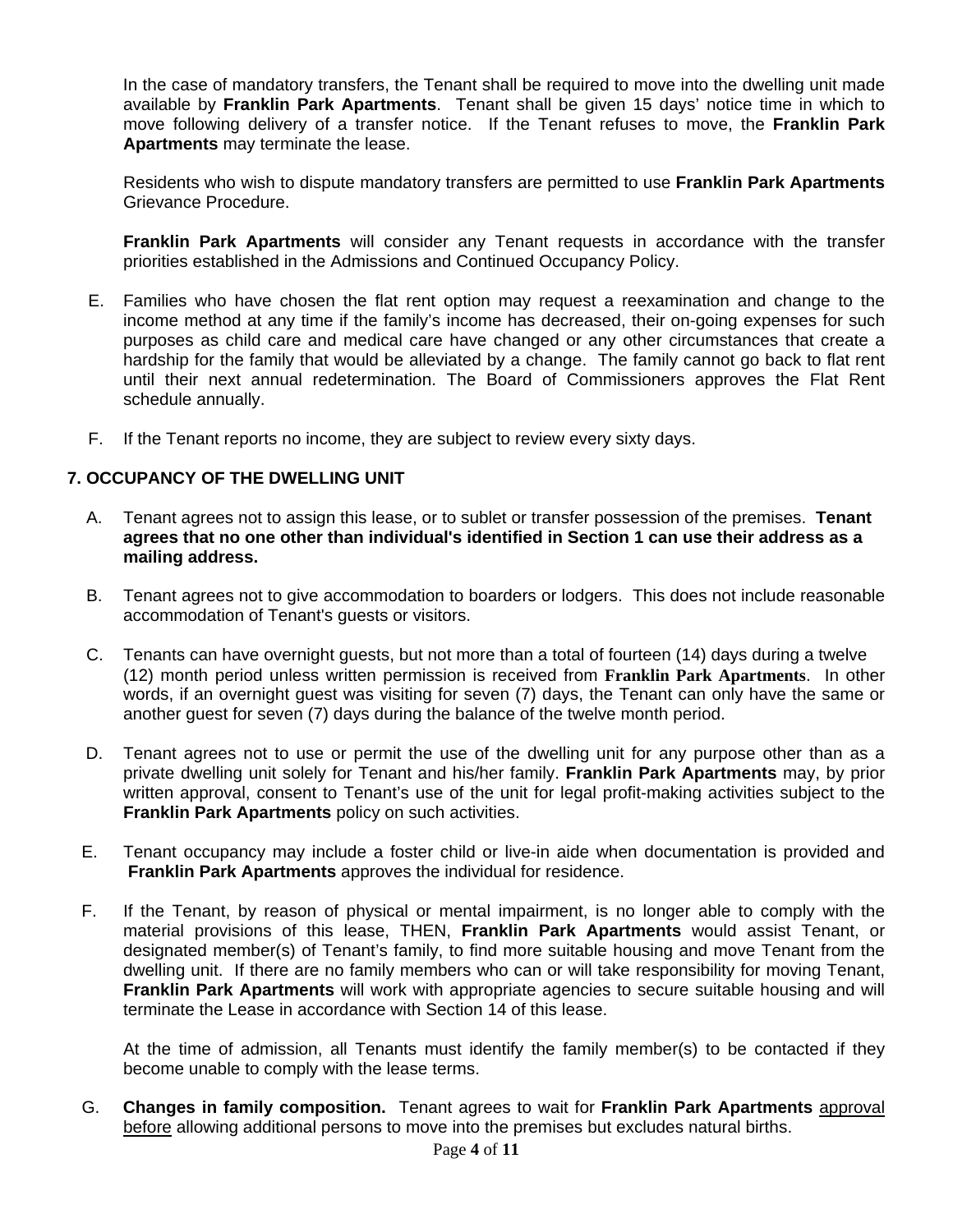This applies to any adult member who was removed from the lease, Live-in Aides, foster children or adults. **Franklin Park Apartments** shall approve the additions if they pass the screening and appropriate size unit is available. Failure on the part of the Tenant to comply with this provision is a serious violation of the material terms of the lease, for which **Franklin Park Apartments** may terminate the lease in accordance with Section 14. **Franklin Park Apartments will not add any adult member to the lease unless Franklin Park Apartments has screened the applicant and approved the adult member.** 

#### **8. TENANT RESPONSIBILITIES**

The following are tenant responsibilities:

- A. To pay rent on time.
- B. To abide by necessary and reasonable regulations promulgated by **Franklin Park Apartments** for the benefit and well-being of the housing project and the Tenants (House Rules) (Pet Policy)( Smoking Policy). Violations of the Pet Policy and/or House Rules constitute a violation of the lease.
- C. To comply with applicable provisions of building and housing codes materially affecting health and safety.
- D. To keep dwelling unit and other areas assigned to Tenant's exclusive use clean and in safe condition.
- E. To dispose of all ashes, garbage, rubbish and other waste from the dwelling unit in a safe and sanitary manner. To recycle paper and other recyclable products.
- F. To use all electrical, plumbing, sanitary, heating, ventilating and other facilities and appliances, including elevators, in the manner in which they were intended to be used.
- G. To refrain from, and to cause other family members and guests to refrain from destroying, defacing, damaging, or removing any part of the dwelling unit or project facilities.
- H. Make any alterations to unit without first obtaining **Franklin Park Apartments** permission in writing.
- I. **Must Not** remove window stops from **Franklin Park Apartments** windows.
- K. To pay reasonable charges, other than for normal wear and tear, for the repair of damages to the dwelling unit or the project caused by Tenant, Tenant's household or guests.
- J. Not remove any batteries, or tamper with a smoke detector or fail to notify **Franklin Park Apartments** if the smoke detector is inoperable for any reason.
- K. Promptly notify **Franklin Park Apartments** of any pest infestations noted in or around their dwelling unit.
- L. Fully cooperate in any pest control efforts made by **Franklin Park Apartments**.
- N. **Must Not** park unregistered vehicles on the property or park any vehicle in an unauthorized location. **Franklin Park Apartments resident must only use their assigned parking spots**. **Franklin Park Apartments staff must approve all re-assigned parking prior to any tenant moving their vehicle.**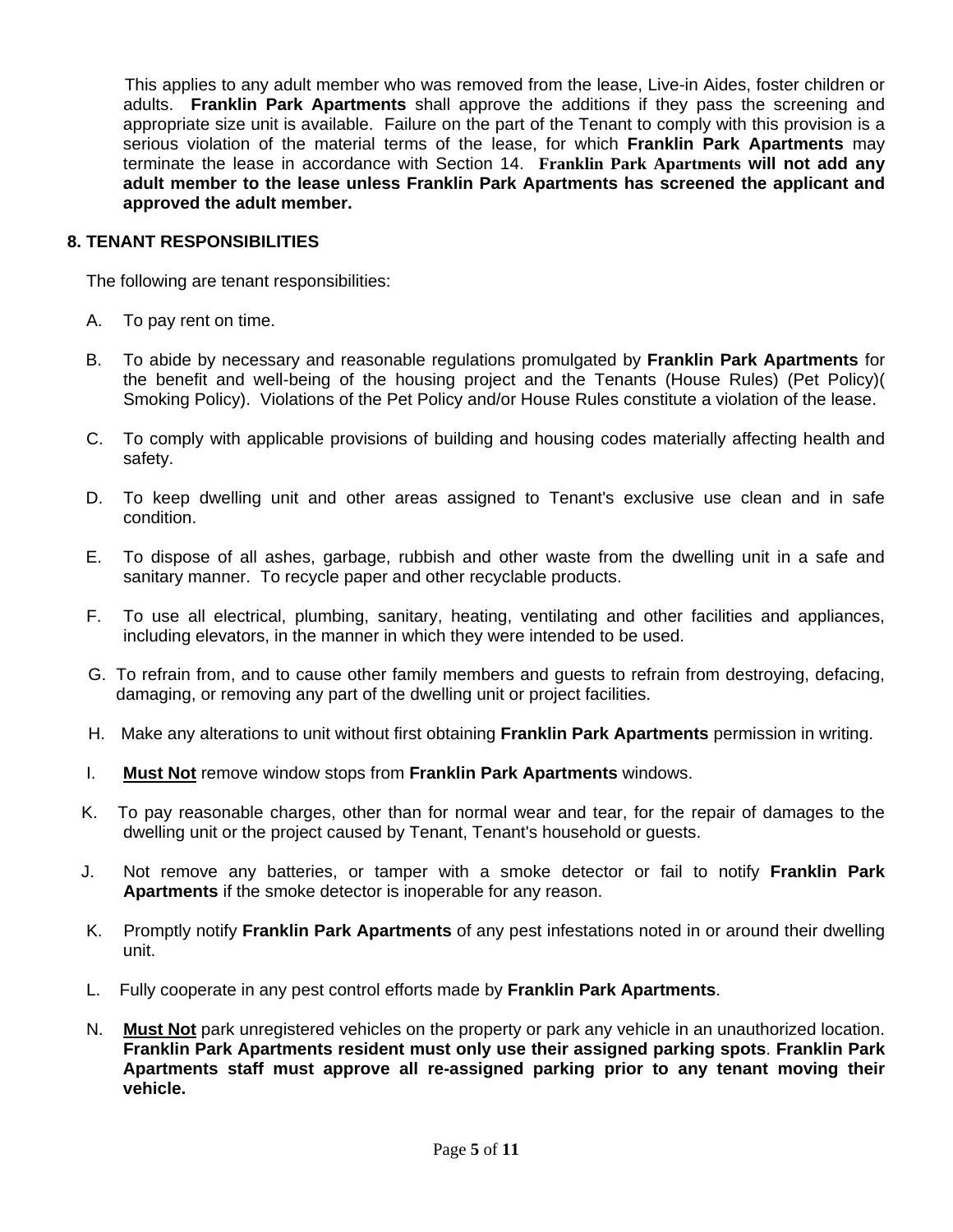- O. To act and cause household members or guests to act in a manner which will not disturb other Tenant's peaceful enjoyment of their accommodations. Conduct will be conducive to maintaining the project in a decent, safe and sanitary condition.
- P. To assure that Tenant, any member of Tenant's household, a guest or any other person under Tenant's control, shall not engage in:
	- 1. Any criminal activity that threatens the health, safety or right to peaceful enjoyment of the public housing premises by other Tenants, or
	- 2. Any drug-related criminal activity **on-or-off** the premises, or:
	- 3. Engaging in alcohol abuse or a pattern of alcohol abuse that **Franklin Park Apartments** determines interferes with health, safety, or right to peaceful enjoyment of the premises by other Tenants.
	- 4. Illegal use of a controlled substance, or whose illegal use of a controlled substance is determined by **Franklin Park Apartments** to interfere with the rights of other Tenants.

The term drug-related criminal activity means the illegal manufacture, sale, distribution, or use of a controlled substance, as defined in Section 102 of the Controlled Substances Act.

Criminal activity is cause for eviction. The entire family even in the absence of a conviction or arrest may be evicted.

#### **9. Franklin Park Apartments RESPONSIBILITIES**

The following are the **Franklin Park Apartments** responsibilities:

- A. To maintain the dwelling unit and the project in decent, safe and sanitary condition.
- B. To comply with requirements of applicable building codes, housing codes, and HUD regulations materially affecting health and safety.
- C. To make necessary repairs to the dwelling unit.
- D. To keep project buildings, facilities and common areas in a clean and safe condition.
- E. To maintain in good and safe working order and condition electrical, plumbing, sanitary, heating, ventilating, and other facilities and appliances, supplied by **Franklin Park Apartments**.
- F. To provide and maintain appropriate receptacles and facilities for garbage and recyclables.
- G. To supply running water and reasonable amounts of hot water. To provide reasonable amounts of heat at appropriate times of the year.
- H. To notify Tenant of any proposed adverse action by **Franklin Park Apartments** . This includes, but is not limited to, termination of lease, transfer of Tenant to another unit or imposition of charges for maintenance and repair.
- I. Comply with the Violence Against Women Act Protections.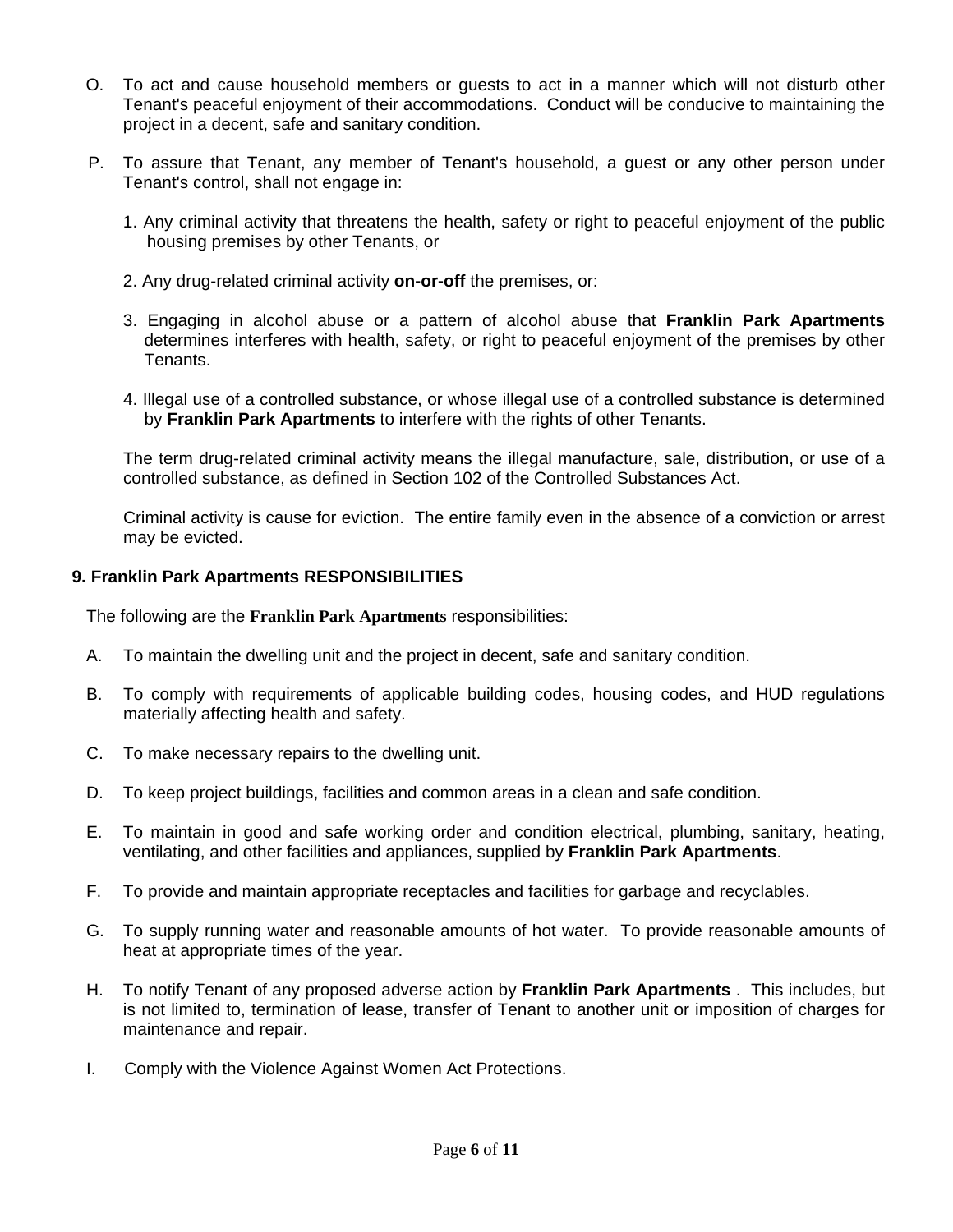# **10. DEFECTS, HAZARDS TO LIFE, HEALTH OR SAFETY:**

- A. Tenant should immediately notify **Franklin Park Apartments** of damage to dwelling unit creating a condition, which threatens life, health or safety of the occupants.
- B. **Franklin Park Apartments** is responsible for repair of the dwelling unit within a reasonable time; provided, that if the damage was caused by the Tenant, Tenant's household or guests, the cost of the repairs shall be charged to the Tenant.
- C. **Franklin Park Apartments** will offer standard alternative accommodations, if available, where necessary repairs cannot be made or abated within five days.

# **11. INSPECTIONS**

- A. **Franklin Park Apartments** and Tenant or representative shall inspect the unit upon occupancy. **Franklin Park Apartments** will furnish Tenant with a copy of the Move-In/Move-Out Form, which indicates the condition of the unit and the equipment provided with the unit. The Move-In/Move-Out Form will be signed by **Franklin Park Apartments** and Tenant and a copy kept on file by **Franklin Park Apartments**.
- B. **Franklin Park Apartments** will inspect the unit at the time Tenant vacates. Provisions shall be made by **Franklin Park Apartments** to allow Tenant or representative to participate in this inspection, unless Tenant vacates without notice. **Franklin Park Apartments** will furnish Tenant with a copy of the Move-In/Move-Out Form and a written statement of charges.
- C. **Franklin Park Apartments**, upon giving a two-day written notification, may enter the Tenant's unit during reasonable hours for the purpose of performing routine inspections and maintenance, for making improvements or repairs, or to show the dwelling unit for releasing. If the Tenant requests a work order, the two-day notification doesn't apply. **Franklin Park Apartments** may enter the dwelling unit at any time without advance notification when there is reasonable cause to believe that an emergency exists. If Tenant or a member of household at least fourteen years of age is not present, **Franklin Park Apartments** will leave a written statement with the date, time and purpose of the entry prior to leaving the dwelling unit.
- D. If Tenant moves before this lease ends, **Franklin Park Apartments** may enter the dwelling unit to decorate, remodel, alter or otherwise prepare the unit for reoccupancy.

# **12. PET POLICY**

A. Tenant assumes responsibility for full compliance with adopted Pet Policy. **Visitors and guests are prohibited from bringing pets into dwelling units or project facilities without written permission of Franklin Park Apartments.** 

# **13. LEGAL NOTICES**

- A. **Franklin Park Apartments** Notices
	- 1. Notice to Tenant shall be in writing and delivered to Tenant or any member of Tenant's household fourteen years of age or older residing in the dwelling unit. Notices can be sent by first class mail addressed to the Tenant. Unopened, cancelled, first class mail returned by the Post Office shall be sufficient evidence that notice was given.
	- 2. **Franklin Park Apartments** can have notice served to Tenant in the same manner court papers are served.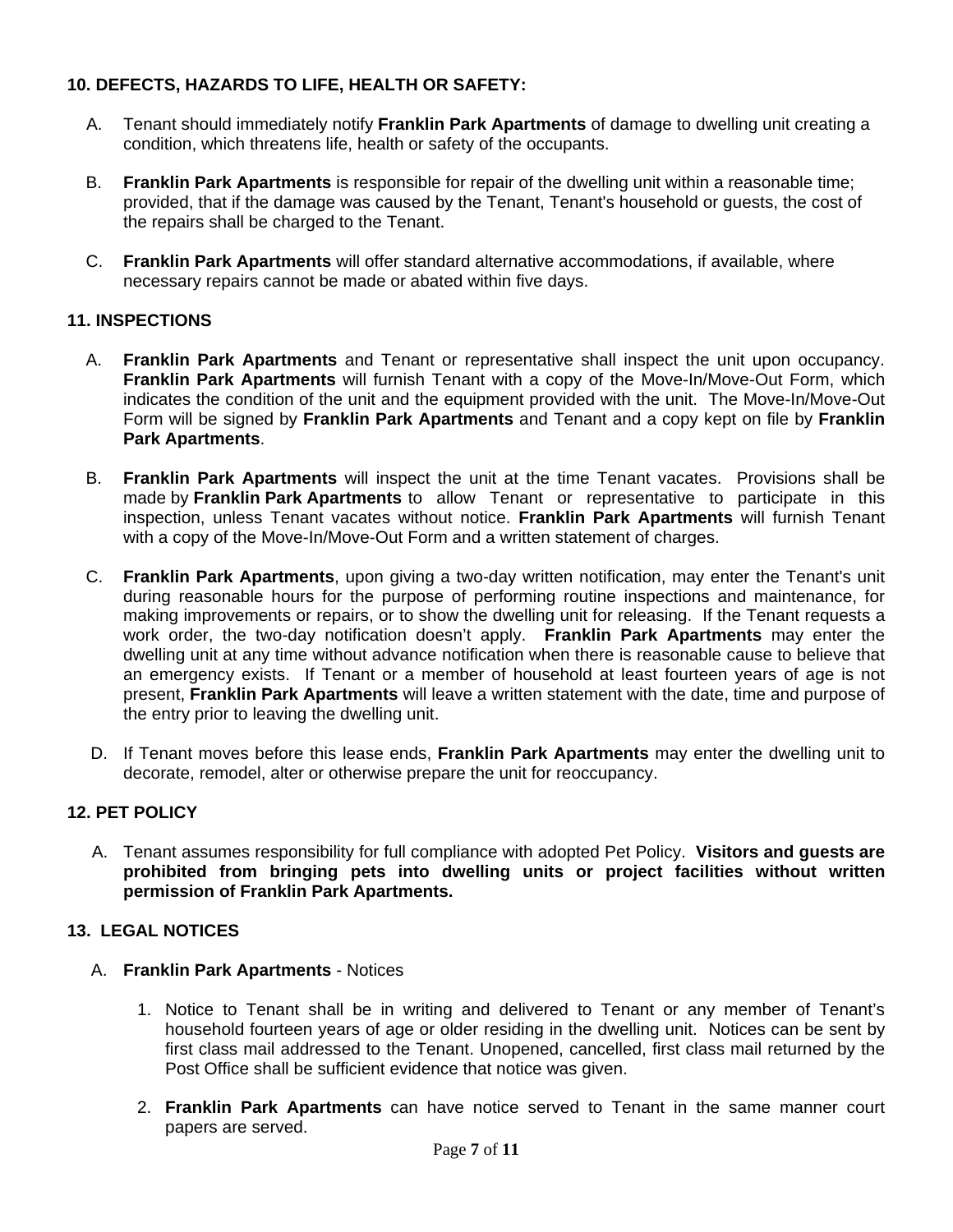- 3. Notices will be issued in accordance with state and federal laws and regulations related to program management or landlord/tenant matters. Notices will specify required action or inaction and set a deadline for compliance. Notices will be considered received the second day after date of mailing, posting or personally delivered.
- 4. If Tenant is visually impaired legally, Tenant must advise **Franklin Park Apartments** in writing and all notices will be provided in an accessible format.

### B. **Tenant Notices**

- 1. Tenant can deliver written notice (Notice of Intent to Vacate Form) to **Franklin Park Apartments** office which is located at 505 Division Street, New London, WI 54961, or silver drop box located inside the front door entrance.
- 2. Tenant can send written notice first-class mail, postage paid and properly addressed to **Franklin Park Apartments,** 505 Division Street, New London, WI 54961.
- 3. Tenant will notify **Franklin Park Apartments** in writing if they are absent or planning on being absent from the unit.

#### **14. TERMINATION OF LEASE**

#### A. **Franklin Park Apartments -** Termination

**Franklin Park Apartments** will not terminate or refuse to renew the lease other than for serious or repeated violation of material terms of the lease.

Examples of material non-compliance of the lease are failure to comply with House Rules, failure to comply with certification and recertification requirements, failure to comply with annual inspections, failure to pay for damages, have unauthorized occupants residing in the unit, engage in criminal activity, disturb the neighbors, illegal use of a controlled substance, failure to comply with Community Service requirement if not exempt, being over income for the program, failure to enter into a new lease; misrepresentation of family income, assets, household composition or expenses, late payments of rent or other charges; any fire on **Franklin Park Apartments** premises caused by carelessness or unattended cooking; creation of health or safety hazards in the unit or anywhere on **Franklin Park Apartments** property; failure to comply with the Pet or No Smoking Policy; alcohol abuse that may interfere with the health, safety, or right to peaceful enjoyment of the premises by other tenants; non-payment of the security deposit, other good cause, etc.

The notice of lease termination shall state specific grounds for termination and that the Tenant has the right to examine **Franklin Park Apartments** documentation directly relevant to the termination or eviction. The tenant can meet **Franklin Park Apartments** in a private conference to review their file within ten (10) days after they receive the notice. The request for the private conference must be made in writing within the ten (10) days.

In order to avoid termination of the lease, the **Franklin Park Apartments** will do client counseling with the Tenant explaining the issue, review the lease or policy in violation, etc. This doesn't apply to non-payment of rent.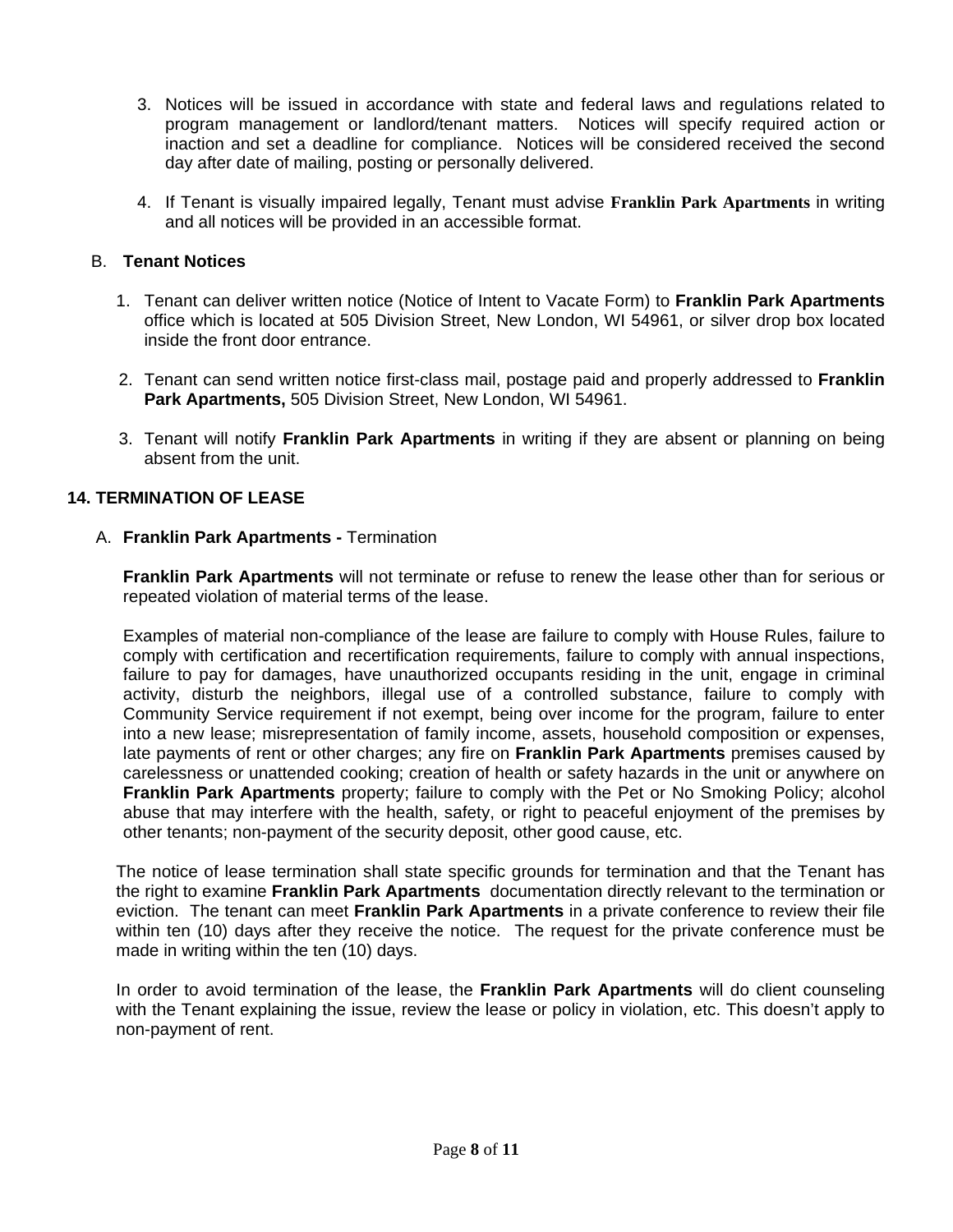Types of written notices:

- 1. Five-Day Cure or Quit:
	- a. Unpaid Rent
	- b. Housekeeping
	- c. Pet Policy Violations
	- d. All Other
	- e. A maximum of three **(3**) 5-day notices within a 12-month period are allowed.
- 2. Fourteen-Day Termination:
	- a. Unpaid rent after three **(3)** 5-Day notices are issued within a 12-month period.
- 3. Twenty-Eight Day Termination –

# (*Issued after Tenant has Received (3) 5-Day Cure or Quit Notices*)

- a. Violations of the Lease, Pet Policy, House Rules, Smoking Policy
- b. Seriousness of the situation when health or safeties of other Tenants or **Franklin Park Apartments** employees are threatened.
- c. Other good cause.
- B. Tenant Termination
	- 1. Tenant may terminate this Lease Agreement after one (1) complete year of tenancy, the tenant must submit **a sixty (60) day** written notice (Notice of Intent to Vacate Form) to the **Franklin Park Apartments** from the first day of the month. Tenants that fail to give at least a 60-day notice will be responsible for rent for 60 days from the time they end their tenancy or until the unit is released. The notice must be in the manner indicated in Section 13 (B.).
	- 2. In cases of death, if Tenant is the sole occupant of the unit, the family representative may terminate the lease at any time by providing a twenty-eight (28) day written notice to the **Franklin Park Apartments**. Notice must be in the manner indicated in Sections 13 (B.) except doesn't need to be from the first day of the month.
	- 3. Tenant will return keys to the **Franklin Park Apartments** and leave dwelling unit in a condition acceptable to the **Franklin Park Apartments**, normal wear and tear excepted. See House Rules for **Franklin Park Apartment's** expectations at move-out.
	- 4. If Tenant vacates or abandons dwelling unit without giving the required notice, **Franklin Park Apartments** will treat the vacating or abandonment as termination of this lease. **Franklin Park Apartments** will make reasonable attempt to contact Tenant or representative to determine the proper disposition. If **Franklin Park Apartments** is unable to contact Tenant or representative, the **Franklin Park Apartments** will dispose of property as they see fit. All cost for removal, storage and disposition will be assessed against Tenant.

# **15. GRIEVANCE PROCEDURE**

A. All grievances or appeals arising under this lease shall be processed and resolved pursuant to the grievance procedure in effect at the time of the appeal. The grievance procedure is posted in the **Franklin Park Apartments** office and incorporated in this lease by reference.

# **16. KEYS AND LOCKS**

 A. The Tenant agrees not to install additional or different locks on any doors, windows or mailbox for the unit. When this lease ends or Tenant vacates unit, Tenant agrees to return all keys to the unit to **Franklin Park Apartments**.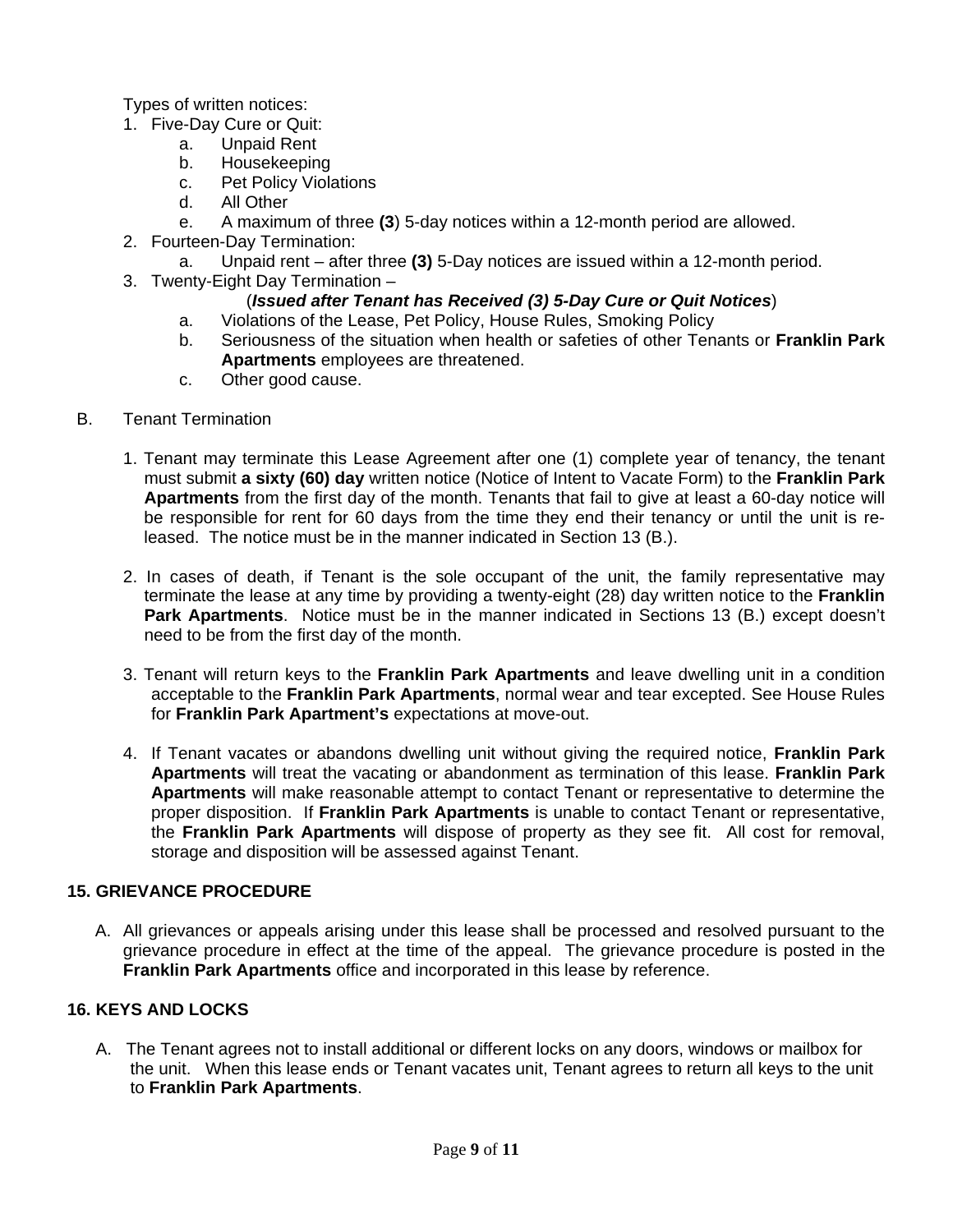### **17. CHANGES**

A. This lease with all future adjustments of rent or dwelling unit, evidence the entire agreement between **Franklin Park Apartments** and Tenant. No changes shall be made except in writing, signed, and dated by both parties.

#### **18. OVER INCOME INDIVIDUALS**

- A. When the family income exceeded 120 percent of the area median for two consecutive years, a public Housing Agency must terminate the family's tenancy within 6 months of the second income determination or charge the family a monthly rent equal to the greater of:
	- 1. The applicable Fair Rent; or
	- 2. The amount of monthly subsidy for the unit including amounts from the operating and capital fund.

B. Public housing agencies are to evict, terminate assistance or increase rents to families whose income exceeds the local Low-income limit EXCEPT for families with a valid Family Self-Sufficiency (FSS) contract or families where at least one family member is receiving the Earned Income Disregard benefit.

- **Franklin Park Apartments** will document and track households with income exceeding 120 percent of AMI;
- **Franklin Park Apartments** will send notice to these households regarding when rents will increase, within 6 months of the second income determination; an explanation that higher rents will be imposed after a household's income has exceeded 120 percent of AMI for two consecutive years.

#### **18. ATTACHMENTS**

 A. Tenant certifies that Tenant has received a copy of this lease and the following Attachments to this lease and understands that these Attachments are part of this lease:

 Attachment 1 - Move-In Form (*Will receive within one week of move-in at that time the form is completed.)* Attachment 2 - Rules of Occupancy

Attachment 3 - Pet Policy

Attachment 4 - No Smoking Policy Addendum

- Attachment 5 Violence Against Women Act Addendum
- Attachment 6 Bed Bug Policy

Attachment 7 - Parking space Agreement